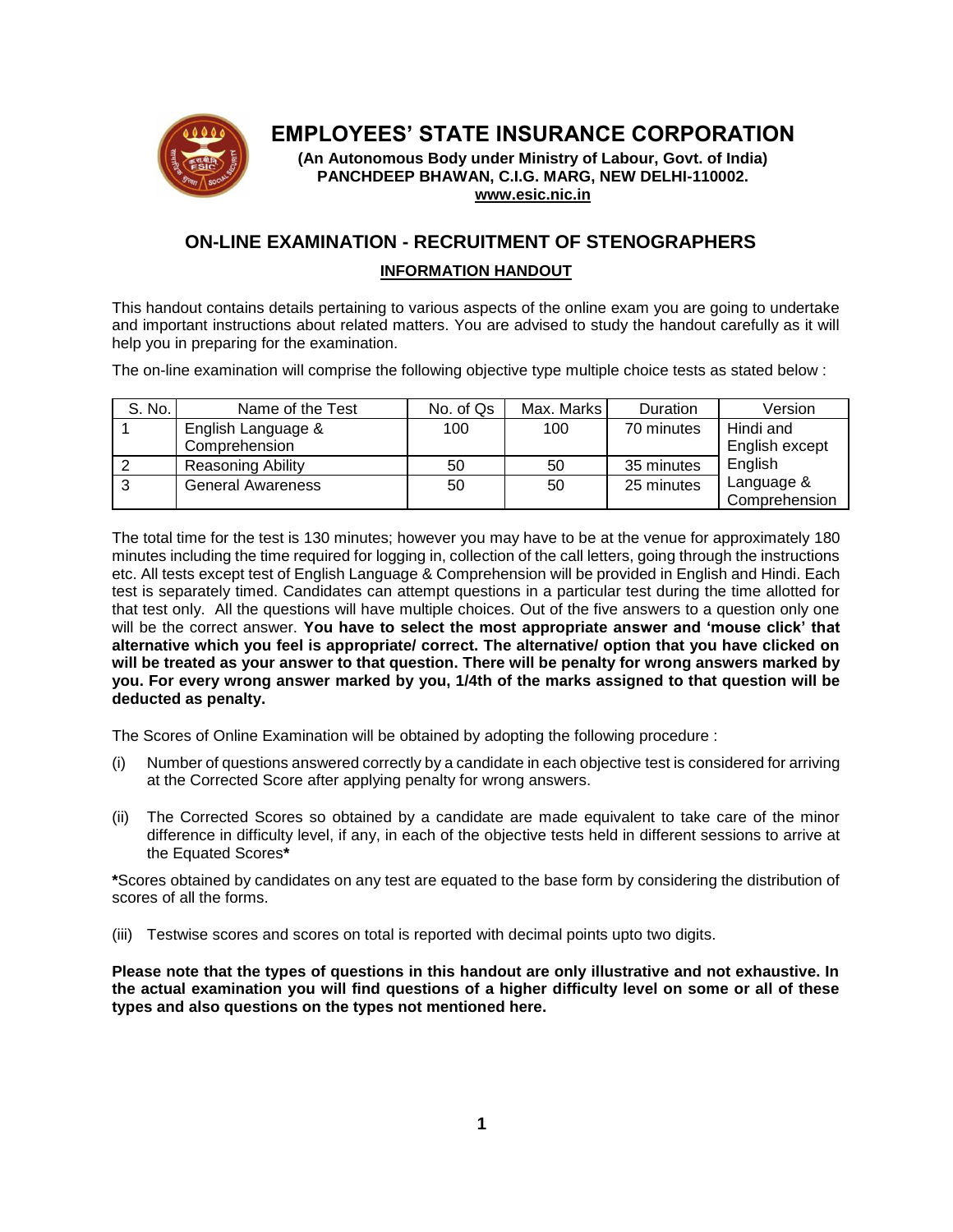Some sample questions are given below.

## **ENGLISH LANGUAGE & COMPREHENSION**

- **Q.1-2.** Read each sentence to find out whether there is any grammatical or idiomatic error in it. The error, if any, will be in one part of the sentence. The number of that part is the answer. If there is no error, the answer is 'No error'. (Ignore the errors of punctuation, if any).
- **Q.1.** Most of the third world / country are experiencing / the ethnic or communal problem /  $(1)$   $(2)$   $(3)$ in varying degrees. / No error.  $(4)$  (5)
- **Q.2.** The regaining of freedom / as we well know has given rise for / many dormant issues /  $(1)$   $(2)$   $(3)$ and conflicts in our society. No error.  $(4)$  (5)
- **Q.3-4.** Pick out from the words given below each sentence the word which would complete the sentence correctly and meaningfully.
- **Q.3.** Continuous unemployment has induced in the people a kind of which is most depressing. (1) laziness (2) encouragement (3) satisfaction (4) anger (5) awakening
- **Q.4.** He wants me to look <u>each his garden during his absence</u>. (1) at  $(2)$  over  $(3)$  after  $(4)$  into  $(5)$  from
- **Q.5-10.** In the following passage there are blanks, each of which has been numbered. These numbers are printed below the passage and against each, five words are suggested, one of which fits the blank appropriately. Find out the appropriate word in each case.

The true (5) of rights is duty. If we all (6) our duties, rights will not be (7) to seek. If leaving duties unperformed we run (8) rights, they will (9) us like an elusive person. The more we pursue them, the farther (10) they fly.

| Q.5.  | (1)     | end      | (2) | source | (3) јоу   |           | (4) | purpose | (5) | power   |
|-------|---------|----------|-----|--------|-----------|-----------|-----|---------|-----|---------|
| Q.6.  |         | (1) deny | (2) | devote | (3)       | discharge | (4) | imagine | (5) | fulfill |
| Q.7.  | (1) far |          | (2) | close  | (3)       | easv      | (4) | against | (5) | common  |
| Q.8.  | (1)     | as       | (2) | after  | (3)       | at        | (4) | from    | (5) | for     |
| Q.9.  |         | (1) hold | (2) | grab   | (3)       | fight     | (4) | escape  | (5) | chase   |
| Q.10. | (1)     | off      | (2) | can    | $(3)$ did |           | (4) | could   | (5) | towards |

## **REASONING ABILITY**

- **Q.1.** If the letters in the word TOPS can be rearranged to form a meaningful word beginning with O, the last letter of that word is your answer. If more than one such word can be formed, M is the answer and if no such word can be formed, X is the answer.
	- (1) T (2) P (3) M (4) S (5) X
- **Q.2.** The town of Paranda is located on Green lake. The town of Akram is West of Paranda. Tokhada is East of Akram but West of Paranda. Kakran is East of Bopri but West of Tokhada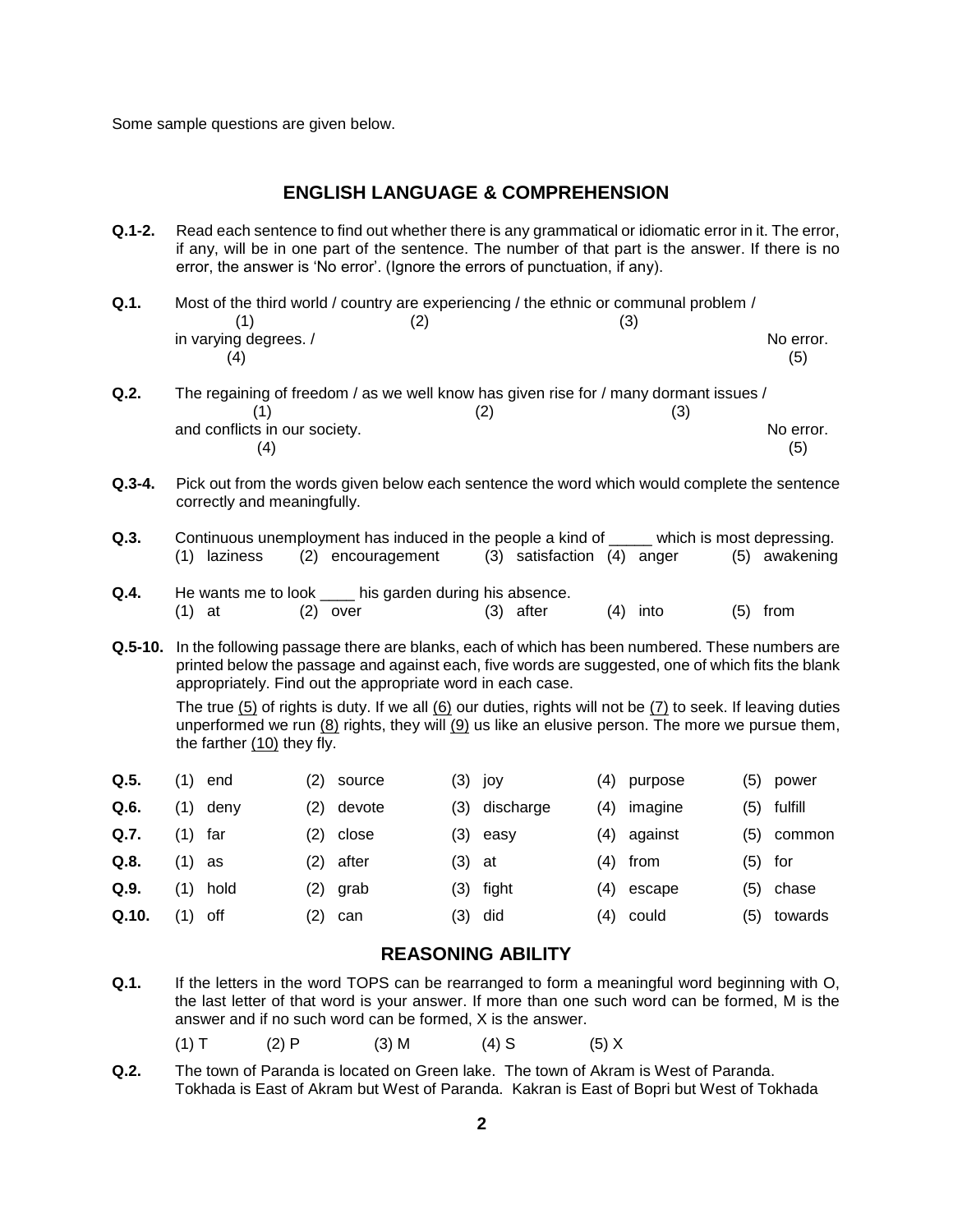|                          |            | (1) Paranda                                                                                                                                                                                                                                                                                                                                                                                                                                                                                                                                                                               | (2) Kakran                      | and Akram. If they are all in the same district, which town is the farthest West? | (3) Akram   |               |  |         | (4) Tokhada                           | (5) Bopri |         |                                                                                                                                                                                                         |  |
|--------------------------|------------|-------------------------------------------------------------------------------------------------------------------------------------------------------------------------------------------------------------------------------------------------------------------------------------------------------------------------------------------------------------------------------------------------------------------------------------------------------------------------------------------------------------------------------------------------------------------------------------------|---------------------------------|-----------------------------------------------------------------------------------|-------------|---------------|--|---------|---------------------------------------|-----------|---------|---------------------------------------------------------------------------------------------------------------------------------------------------------------------------------------------------------|--|
| Q.3.                     |            |                                                                                                                                                                                                                                                                                                                                                                                                                                                                                                                                                                                           | the 13th letter from the right? | A B C D E F G H I J K L M N O P Q R S T U V W X Y Z                               |             |               |  |         |                                       |           |         | If the letters of the following alphabet interchange positions, so that A takes the place of Z and Z<br>takes the place of A; B takes the place of Y and Y takes the place of B and so on, what will be |  |
|                          | $(1)$ M    | $(2)$ N                                                                                                                                                                                                                                                                                                                                                                                                                                                                                                                                                                                   |                                 | $(3)$ O                                                                           | (4) L       |               |  |         | (5) Other than those given as options |           |         |                                                                                                                                                                                                         |  |
| Q.4.                     | (1) R      | $(2)$ O                                                                                                                                                                                                                                                                                                                                                                                                                                                                                                                                                                                   | seventh letter from the right?  | $(3)$ S                                                                           | $(4)$       |               |  |         | (5) Other than those given as options |           |         | If the first and the second letters in the word 'DEPRESSION' were interchanged, also the third<br>and the fourth letters, the fifth and sixth letters and so on, which of the following would be the    |  |
| Q.5.                     |            |                                                                                                                                                                                                                                                                                                                                                                                                                                                                                                                                                                                           |                                 |                                                                                   |             |               |  |         |                                       |           |         |                                                                                                                                                                                                         |  |
|                          |            | In a row of girls, if Seeta who is 10th from the left and Lina who is 9th from the right interchange<br>their seats, Seeta becomes 15th from the left. How many girls are there in the row?<br>(5) Other than those given as options<br>$(1)$ 16<br>$(2)$ 18<br>$(3)$ 19<br>$(4)$ 22                                                                                                                                                                                                                                                                                                      |                                 |                                                                                   |             |               |  |         |                                       |           |         |                                                                                                                                                                                                         |  |
| $Q.6-10.$                |            | Read the information given below and answer the questions.<br>Six plays A, B, C, D, E and F of a famous playwright are to be staged one on each day from<br>Monday to Saturday. The schedule of the plays is to be in accordance with the following.<br>(1) A must be on the previous day of the day on which E is staged.<br>(2) C must not be staged on Tuesday.<br>(3) B must be on a day which follows the day on which F is staged.<br>(4) D must be staged on Friday only and should not be immediately preceded by B.<br>(5) E must not be staged on the last day of the schedule. |                                 |                                                                                   |             |               |  |         |                                       |           |         |                                                                                                                                                                                                         |  |
| Q.6.                     |            | Which of the following is the schedule of plays, with the order of their staging from Monday?<br>$(1)$ EABFDC<br>$(2)$ AFBEDC<br>$(3)$ AFBCDE<br>(5) Other than those given as options<br>$(4)$ FABEDC                                                                                                                                                                                                                                                                                                                                                                                    |                                 |                                                                                   |             |               |  |         |                                       |           |         |                                                                                                                                                                                                         |  |
| Q.7.                     |            | Play C cannot definitely be staged on which of the following days in addition to Tuesday?<br>(2) Wednesday<br>(3) Thursday<br>(5) Saturday<br>(1) Monday<br>(4) Friday                                                                                                                                                                                                                                                                                                                                                                                                                    |                                 |                                                                                   |             |               |  |         |                                       |           |         |                                                                                                                                                                                                         |  |
| Q.8.                     |            | $(1)$ C and E                                                                                                                                                                                                                                                                                                                                                                                                                                                                                                                                                                             | $(2)$ E and F                   | Play D is between which of the following pairs of plays?                          |             | $(3)$ A and E |  |         | $(4)$ B and E                         |           |         | $(5)$ C and F                                                                                                                                                                                           |  |
| Q.9.                     | $(1)$ E    |                                                                                                                                                                                                                                                                                                                                                                                                                                                                                                                                                                                           | $(2)$ A                         | Which of the following plays is on Monday?                                        | (3) F       |               |  | $(4)$ B |                                       |           | $(5)$ C |                                                                                                                                                                                                         |  |
| Q.10.                    | (1) F      |                                                                                                                                                                                                                                                                                                                                                                                                                                                                                                                                                                                           | (2) E                           | Which of the following plays immediately follows B?                               | $(3)$ D     |               |  | $(4)$ C |                                       |           | $(5)$ A |                                                                                                                                                                                                         |  |
| <b>GENERAL AWARENESS</b> |            |                                                                                                                                                                                                                                                                                                                                                                                                                                                                                                                                                                                           |                                 |                                                                                   |             |               |  |         |                                       |           |         |                                                                                                                                                                                                         |  |
| Q.1.                     | Banks?     | Which of the following financial institutions has introduced the 'Know Your Customer' guidelines for                                                                                                                                                                                                                                                                                                                                                                                                                                                                                      |                                 |                                                                                   |             |               |  |         |                                       |           |         |                                                                                                                                                                                                         |  |
|                          | $(1)$ IDBI | $(2)$ RBI                                                                                                                                                                                                                                                                                                                                                                                                                                                                                                                                                                                 |                                 | (3) NABARD                                                                        | $(4)$ SIDBI |               |  |         | (5) Other than those given as options |           |         |                                                                                                                                                                                                         |  |

**Q.2.** Which of the following stands for I in IRDA ?<br>(1) Indian (2) International (3) Insurance (4) Income (5) Institute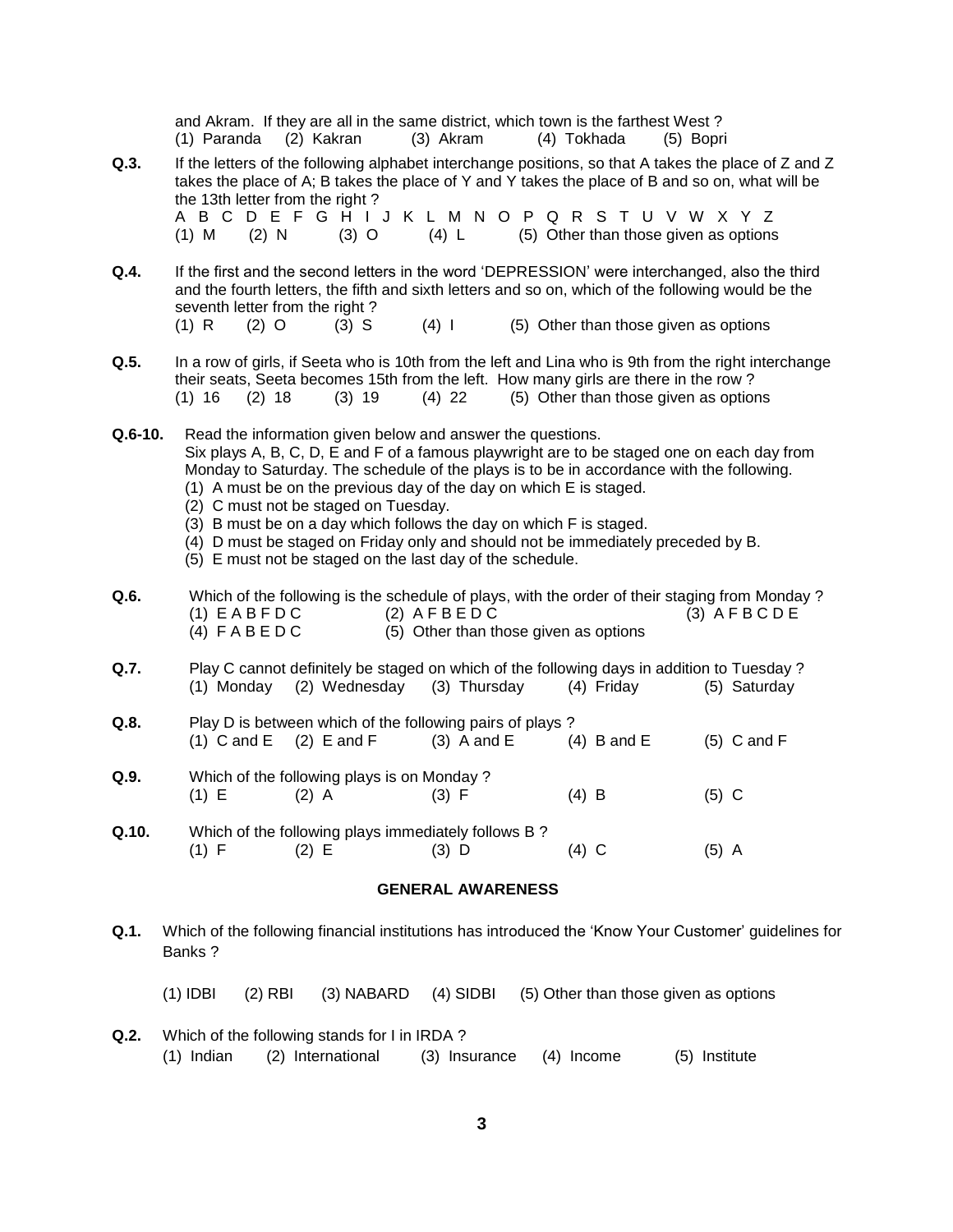- **Q.3.** OSCAR awards are given for best performance in which of the following field ? (1) Films (2) Literature (3) Sports (4) Science (5) Social Service
- **Q.4.** Who among the following is the current Finance Minister of India ? (1) Dr. A. P. J. Abdul Kalam (2) Dr. Manmohan Singh (3) Mrs. Sonia Gandhi (4) Shri Atal Bihari Vajpayee (5) Other than those given as options

#### **(A) Details of the On-line Examination Pattern**

- (1) The examination would be conducted on-line i.e. on a computer.
- (2) The tests except test of English Language & Comprehension will be provided in English and Hindi.
- (3) All the questions will have multiple choices. Out of the five answers to a question only one will be the correct answer. **The candidate has to select the most appropriate answer and 'mouse click' that alternative which he/ she feels is appropriate/ correct. The alternative/ option that is clicked on will be treated as the answer to that question. Answer to any question will be considered for final evaluation, only when candidates have submitted the answers by clicking on "Save & Next" or "Mark for Review & Next".**
- (4) The clock has been set at the server and the countdown timer at the top right corner of your screen will display the time remaining for you to complete the test(s). When the clock runs out the exam ends by default - you are not required to end or submit your exam.
- (5) The question palette at the right of screen shows one of the following statuses of each of the questions numbered:



You have not visited the question yet.



You have not answered the question.



You have answered the question.



You have NOT answered the question, but have marked the question for review.

The question(s) "Answered and Marked for Review" will be considered for evaluation.

The Marked for Review status simply acts as a reminder that you have set to look at the question again. *If an answer is selected for a question that is Marked for Review, the answer will be considered in the final evaluation.*

- (6) To select a question to answer, you can do one of the following :
	- (a) Click on the question number on the question palette at the right of your screen to go to that numbered question directly. Note that using this option **does NOT save your answer** to the current question.
	- (b) Click on **'Save & Next'** to save answer to current question and to go to the next question in sequence.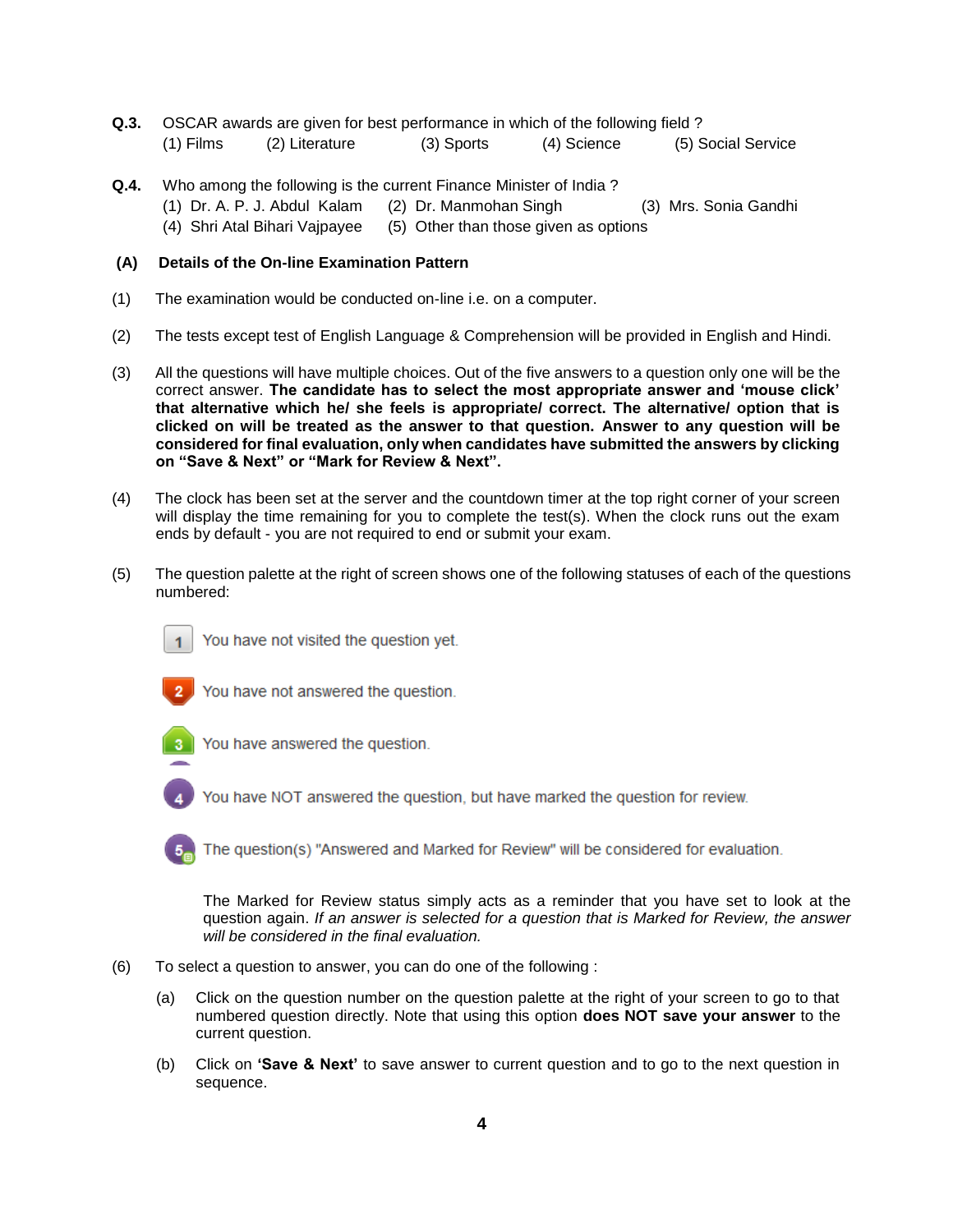- (c) Click on **'Mark for Review and Next'** to save answer to current question, mark it for review, and to go to the next question in sequence.
- (7) To select your answer, click on one of the option buttons.
- (8) To change your answer, click another desired option button.
- (9) To save your answer, you MUST click on **Save & Next**.
- (10) To deselect a chosen answer, click on the chosen option again or click on the **Clear Response** button.
- (11) To mark a question for review click on **Mark for Review & Next**. *If an answer is selected for a question that is Marked for Review, the answer will be considered in the final evaluation.*
- (12) To change an answer to a question, first select the question and then click on the new answer option followed by a click on the **Save & Next** button.
- **(13) Questions that are saved or marked for review after answering will ONLY be considered for evaluation.**
- (14) Test name(s) will be displayed on the top bar of the screen. The test you will view will be highlighted.
- (15) After clicking the **Save & Next** button on the last question for a test, you will not be taken to the first question of the (next) test until the time allocated for that test is exhausted.
- (16) You can move the mouse cursor over the test names to view the status of the questions for that test.
- (17) You cannot shuffle between tests but can shuffle between questions during the examination as per time allocated to a particular test.
- (18) The candidates are requested to follow the instructions of the "Test Administrator" carefully. If any candidate does not follow the instructions / rules, it would be treated as a case of misconduct/ adoption of unfair means and such a candidate would be liable for debarment from appearing for examinations for a period as decided by ESIC.
- (19) The candidates may ask the Test Administrator about their doubts or questions only before the commencement of the test. No query shall be entertained after the commencement of the examination.
- (20) After the expiry of time for every test, the candidates will not be able to attempt any question or check their answers from that test. The answers of the candidate would be saved automatically by the computer system even if he/ she has not clicked the "Submit" button.
- **(21) Please note :**
	- **(a) Candidates will not be allowed to "finally submit" unless they have exhausted the actual test time.**
	- **(b) Under no circumstances should a candidate click on any of the 'keyboard keys' once the exam starts as this will lock the exam.**
- **B] General Instructions:**
	- (1) Please note date, time and venue address of the examination given in the call letter.
	- (2) You may visit the venue one day before the Online Examination to confirm the location so that you are able to report **on time** (as printed on the call letter) on the day of the examination. Late comers will not be allowed.
	- (3) The call letter should be brought with you to the examination venue along with your recent passport size photograph duly pasted on it. (Preferably the same photograph as was as uploaded).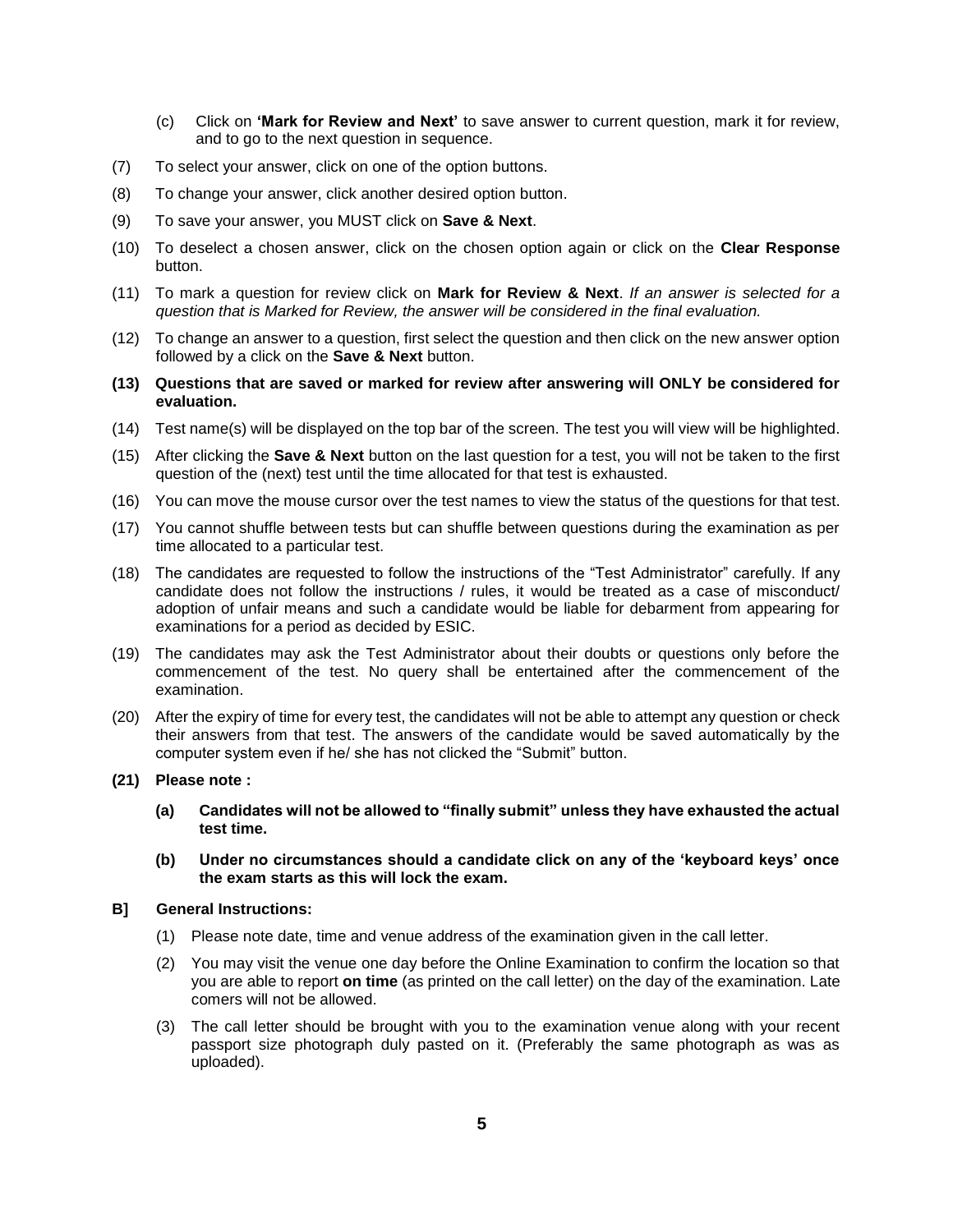- (4) You must scrupulously follow the instructions of the Test Administrator and ESIC Representative at the examination venue. If you violate the instructions you will be disqualified and will be asked to leave the examination venue.
- (5) No use of calculators (separate or with watch), books, note books or written notes, cell phones (with or without camera facility), or any other electronic device will be allowed during the examination.
- (6) Please bring this call letter with your photograph affixed thereon, currently valid Photo identity proof in original and a photocopy of the same ID proof which you bring in original - THIS IS ESSENTIAL. Please hand over this call-letter alongwith photocopy of photo identity proof duly stapled together to the invigilator. Currently valid photo identity proof may be **PAN Card/Passport/Permanent Driving Licence/Voter's Card/Bank Passbook with photograph/Photo Identity proof issued by a Gazetted Officer on official letterhead alongwith photograph/Photo Identity proof issued by a People's Representative on official letterhead alongwith photograph/Valid recent Identity Card issued by a recognised College/University/Aadhaar Card/E-Aadhaar Card with a photograph/Employee ID/Bar Council Identity card with photograph**. **Please Note - Ration Card and Learner's Driving License will NOT be accepted as valid ID proof for this purpose.** Please note that your name as appearing on the call letter (provided by you during the process of registration) should exactly match the name as appearing on the photo identity proof. Female candidates who have changed first/last/middle name post marriage must take special note of this. If there is any mismatch between the name indicated in the Call Letter and Photo Identity Proof you will not be allowed to appear for the exam. In case of candidates who have changed their name will be allowed only if they produce original Gazette notification/their original marriage certificate/affidavit in original.
- (7) Biometric data (thumb impression and photograph) will be captured at the examination venue both before and after exam. With regards to the same, please note the following :
	- (a) If fingers are coated (stamped ink/mehndi/coloured...etc), ensure to thoroughly wash them so that coating is completely removed before the exam day.
	- (b) If fingers are dirty or dusty, ensure to wash them and dry them before the finger print (biometric) is captured.
	- (c) Ensure fingers of both hands are dry. If fingers are moist, wipe each finger to dry it.
	- (d) If the primary finger to be captured is injured/damaged, immediately notify the concerned authority in the test centre.

(Any failure to observe these points will result in non-admittance for the examination)

- (8) Your responses (answers) will be analysed with other candidates to detect patterns of similarity of right and wrong answers. If in the analytical procedure adopted in this regard, it is inferred/concluded that the responses have been shared and scores obtained are not genuine/valid, your candidature may be cancelled. Any candidate who is found copying or receiving or giving assistance or engaging in any behaviour unbecoming of a candidate will not be considered for assessment. The ESIC may take further action against such candidates as deemed fit by it.
- (9) You should bring with you a ball-point pen. A sheet of paper will be provided which can be used for rough work or taking down the question number you would like to review at the end of the test before submitting your answers. After the test is over you MUST hand over this sheet of paper to the Test Administrator before leaving the venue.